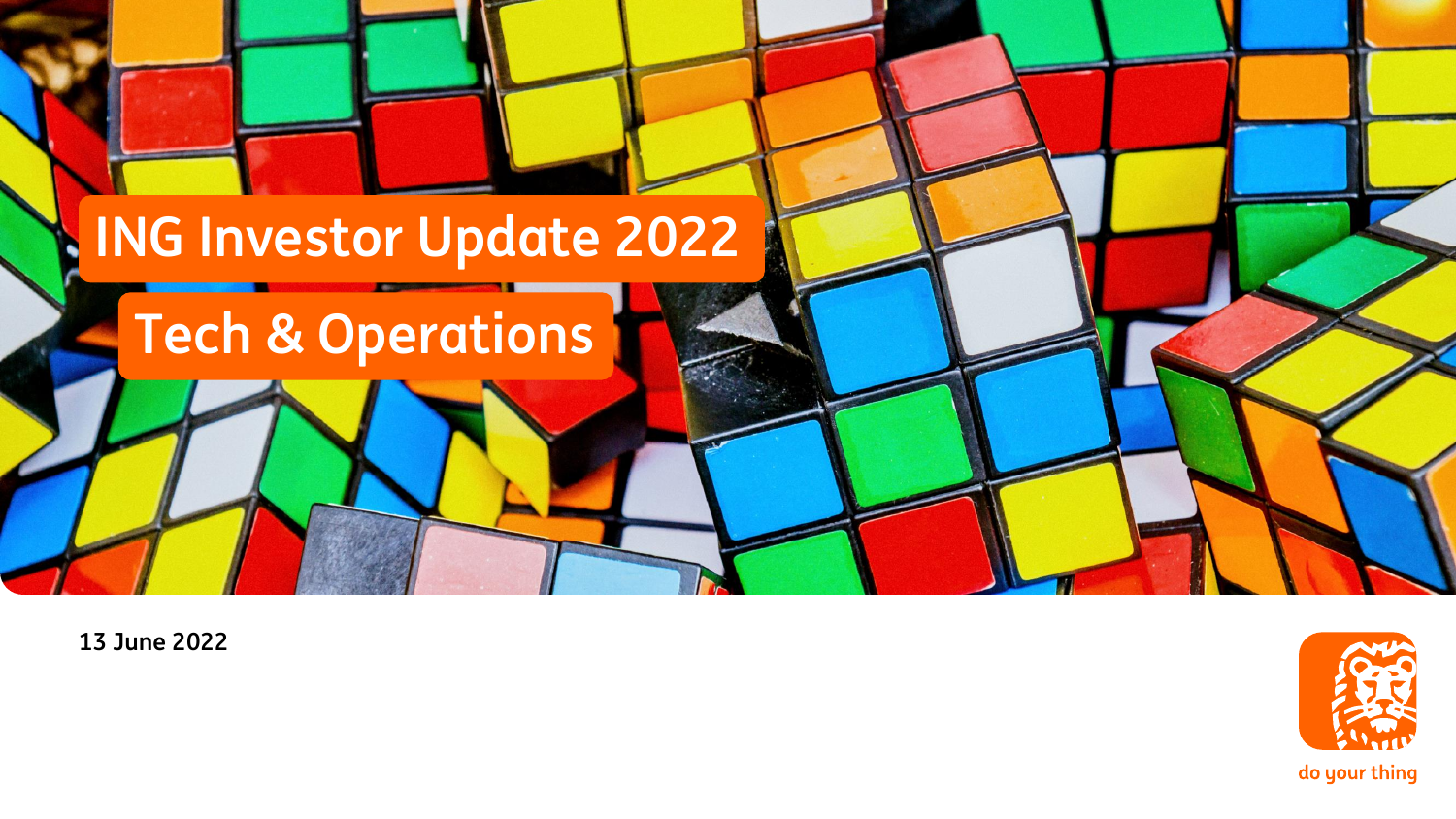# A leading digital bank

#### **With a scalable Tech and Operations foundation we grow our business at marginal cost**

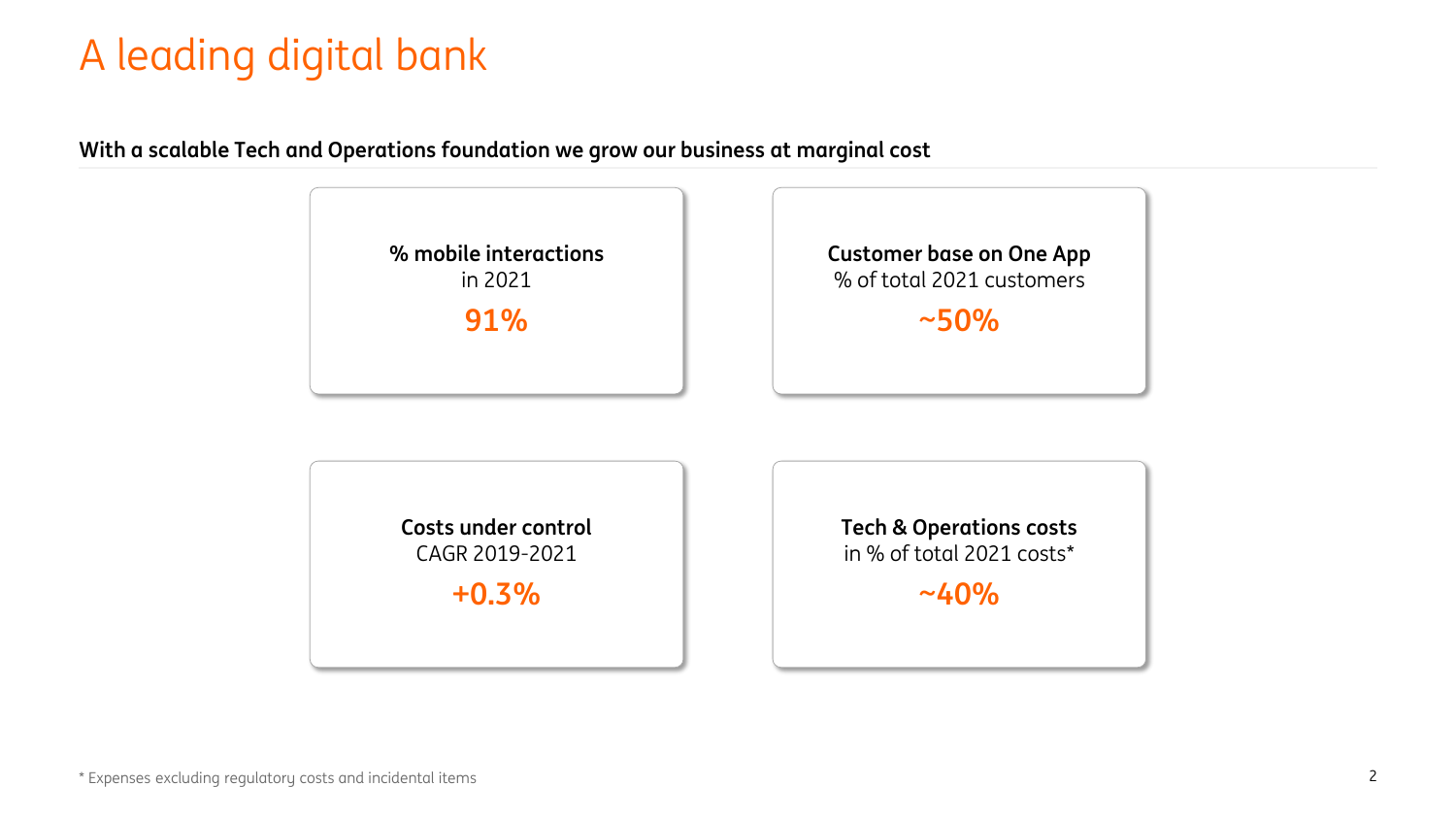#### Scalable Tech & Operations is a key enabler of superior customer experience

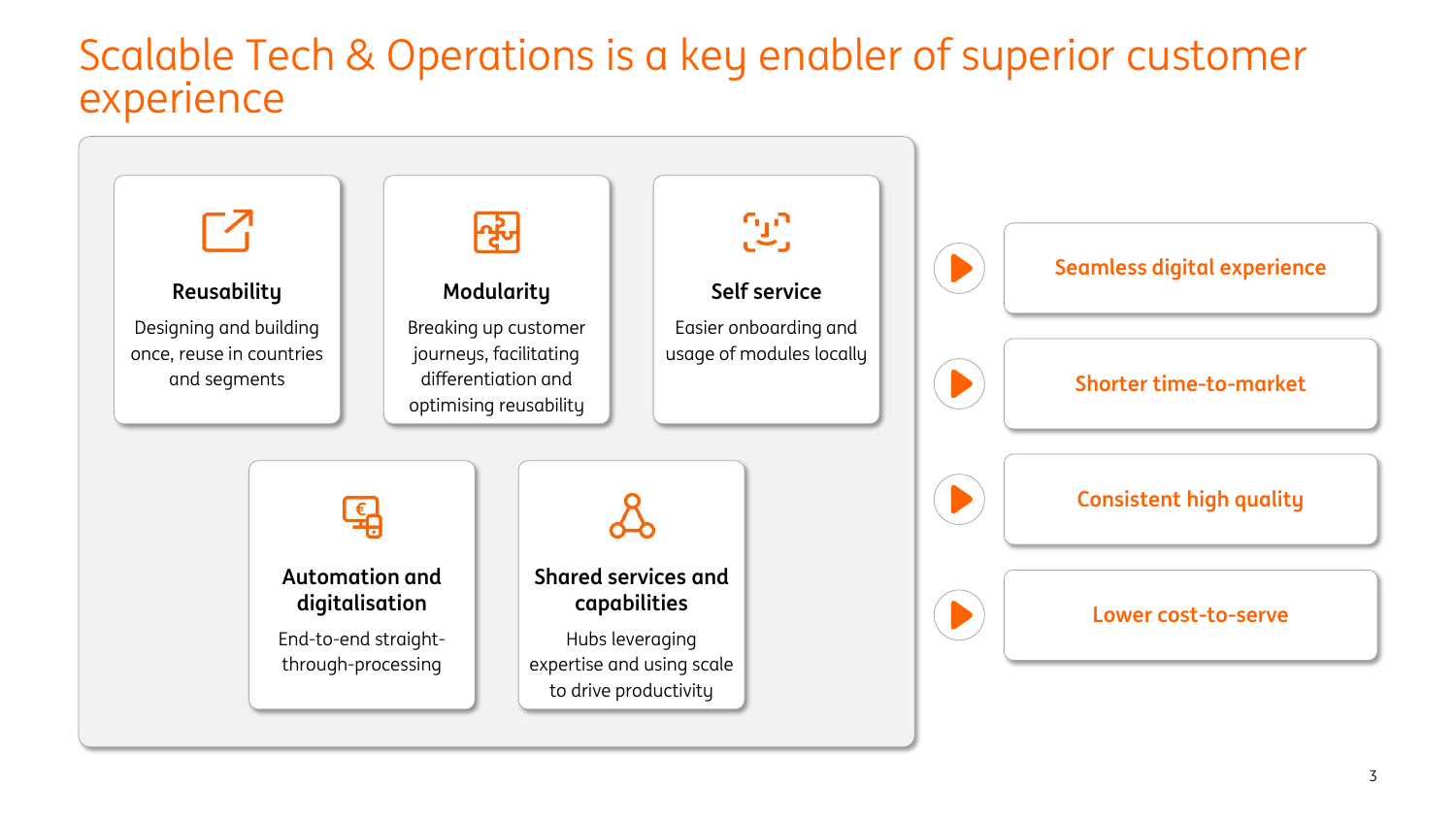# Benefits of our scalable Tech foundation

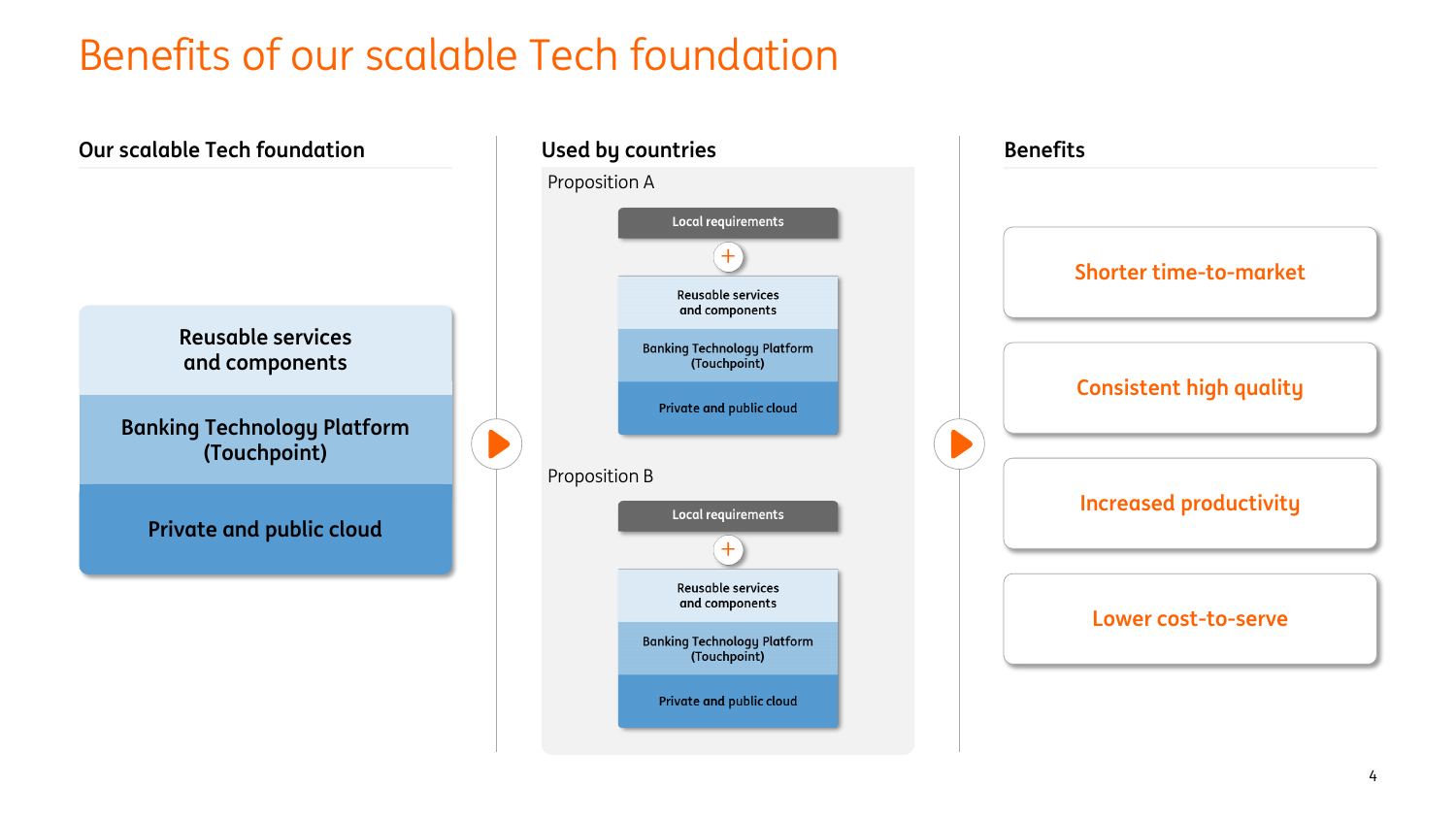# Proven Tech capabilities enabling in-country scale

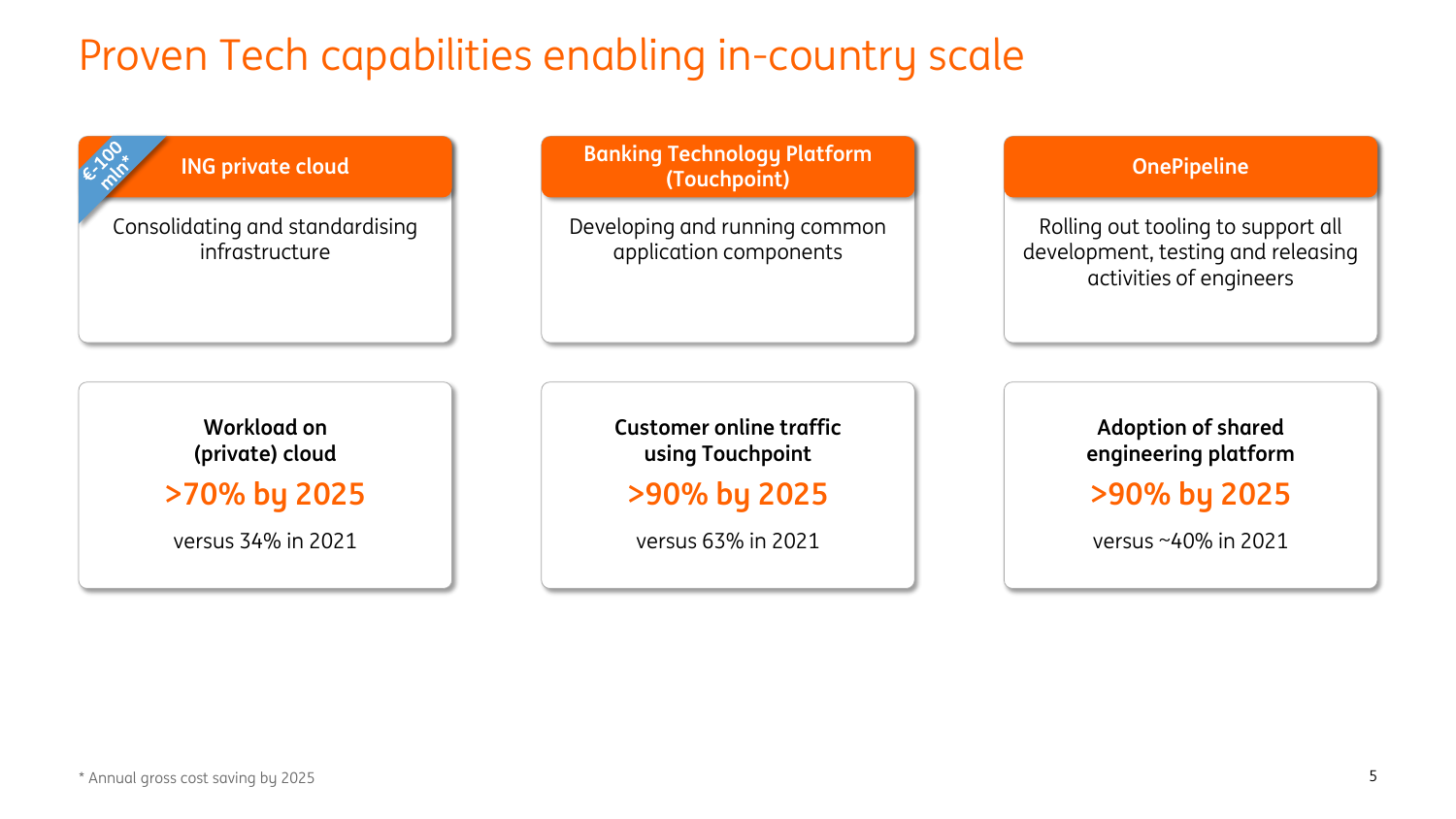# Benefits of our scalable Operations

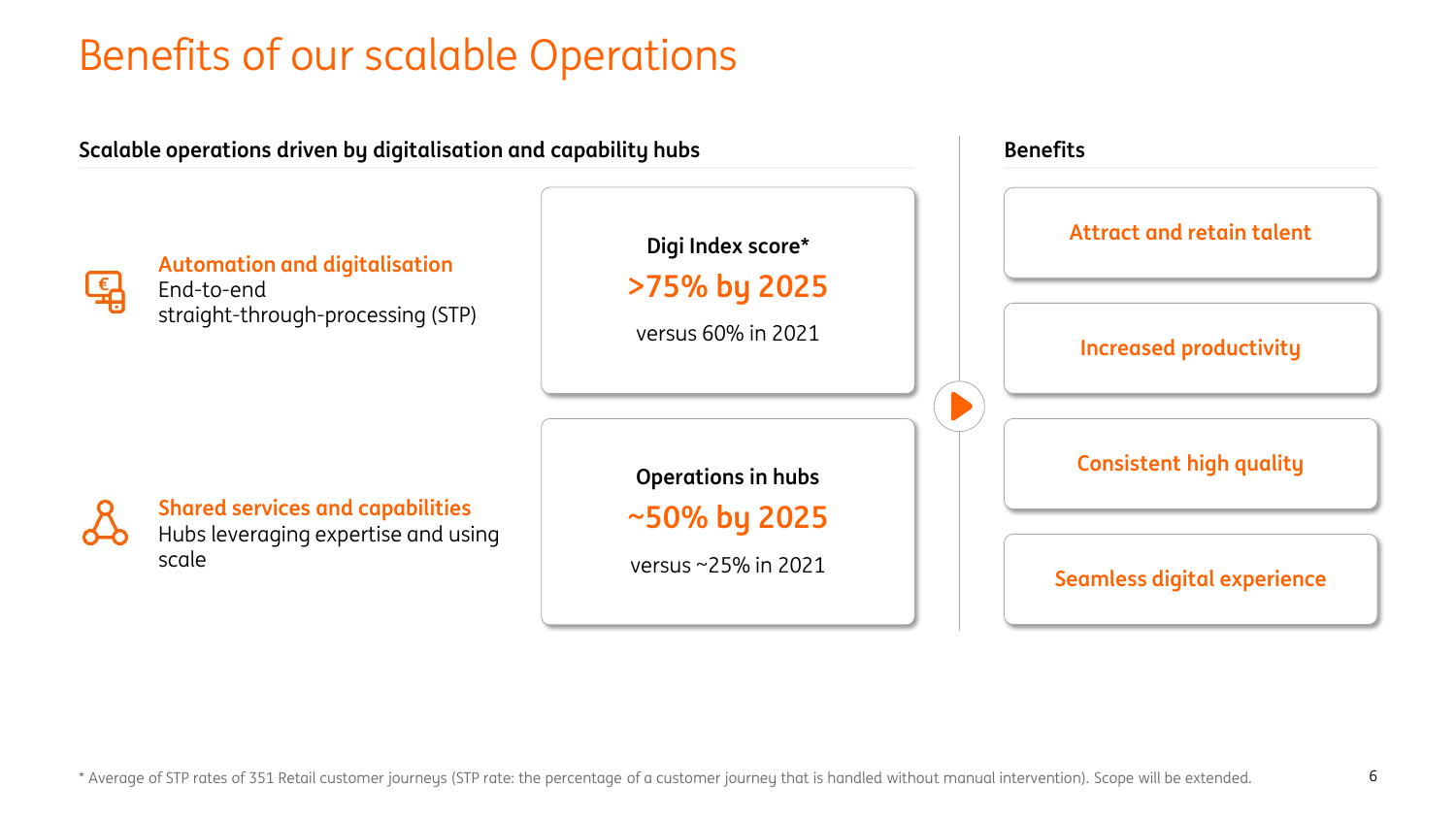# Enabling a superior customer experience at reduced cost-to-serve

**Straight-through-processing** 

- **·** Digitalising key customer journeys
- **Measuring impact by NPS and cost** efficiency



- Digitalising client contacts
- **Accelerating remote advice**
- **·** Increasing chatbot utilisation

#### **Automating and centralising KYC activities**

- Consolidating in hubs
- Automating and straight-through-processing

**Digi Index score >75% by 2025**

versus 60% in 2021

**Inbound call reduction**

**>30% by 2025**

from 31 mln calls in 2021

**KYC workforce in hubs ~60% by 2025**

versus 36% in 2021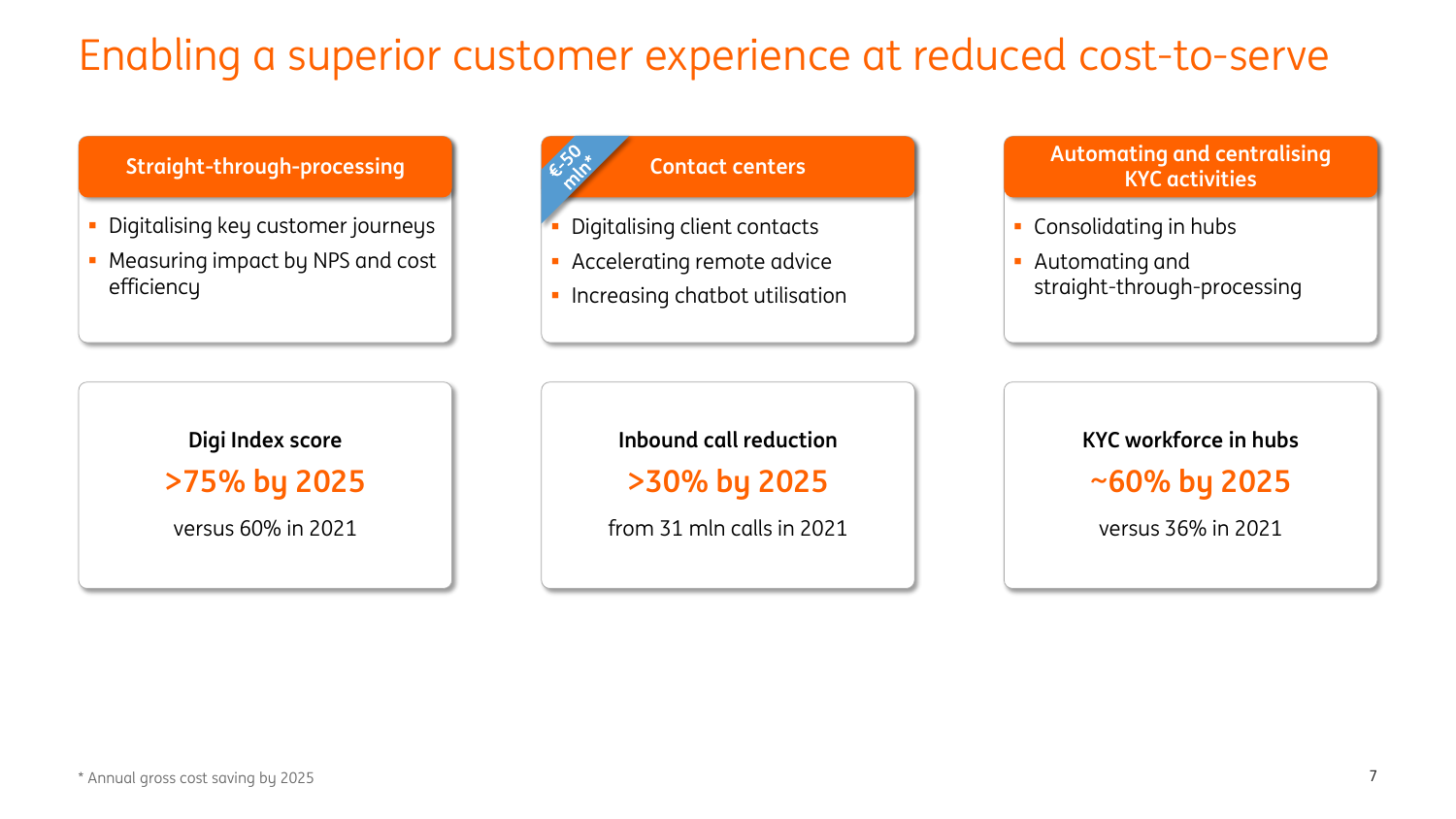### Delivering value



**We continue investing in our scalable Tech & Operations foundation while largely absorbing cost of inflation and volume growth\***